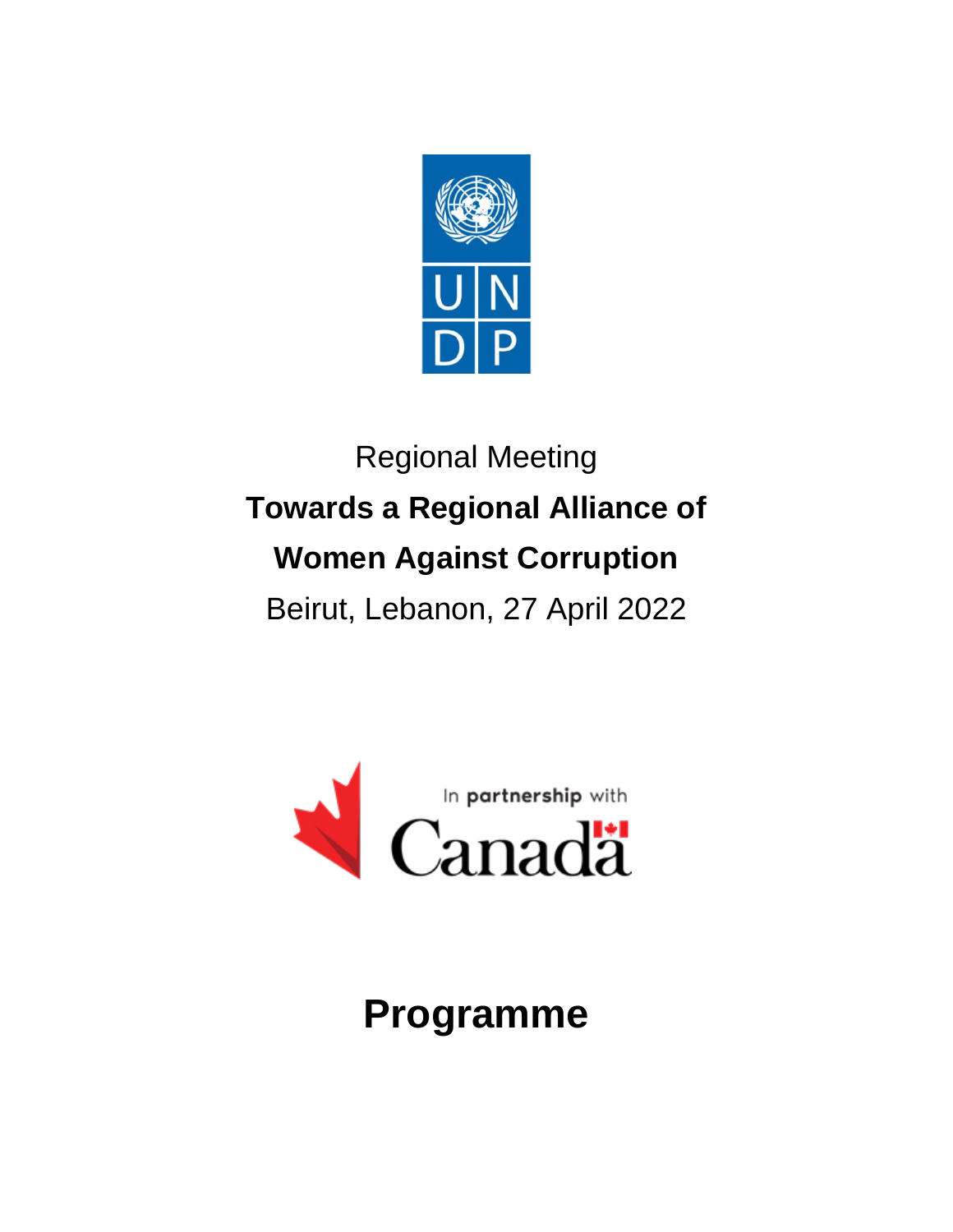## **Overview**

Corruption exacerbates gender inequalities and prevents women from gaining access to their civil, political, social and economic rights. This has a detrimental impact on the achievement of the Sustainable Development Goals (SDGs). With over a decade of experience supporting the implementation of anti-corruption and integrity reforms in the Arab states region, the United Nations Development Programme (UNDP) is working to tackle a dual development challenge. On the one hand, women's voices are underrepresented in public affairs and policymaking. On the other hand, while corruption affects everyone, women tend to be more severely affected by certain forms of corruption and are disproportionately impacted in many sectors including healthcare, education and doing business.

UNDP Regional Hub for Arab States is organizing a regional meeting entitled *Towards a Regional Alliance of Women Against Corruption that* will be held on 27 April 2022 in Beirut, Lebanon with the possibility of online participation via Zoom. The event will bring together more than twenty women from the region who are active in leading dialogues and initiatives to strengthen transparent and accountable governance and tackle corruption, including women in government, business, civil society and academia. Participants will be presented with recent research findings and global trends on the nexus between gender and corruption and enabled to discuss and formulate recommendations to address this nexus in the context of the Arab states region. Participants will also explore the way forward to establish a regional network of women who are in positions to lead efforts aimed at integrating a gender lens into anti-corruption and integrity reforms across the region including in related national and sectoral strategies.

This regional meeting is part of the ongoing partnership with the Government of Canada in the framework of UNDP's regional project on Anti-Corruption and Integrity in the Arab Countries (ACIAC). UNDP will draw on the conclusions of this regional meeting to continue the consultation on how it can support women and other stakeholders to closely examine and better tackle the gender dimensions of corruption and promote gender-sensitive approaches to anti-corruption and integrity reforms.

The languages used will be Arabic and English with simultaneous interpretation available. Documents and other materials from the regional meeting will be posted on our website: [www.undp-aciac.org.](http://www.undp-aciac.org/)